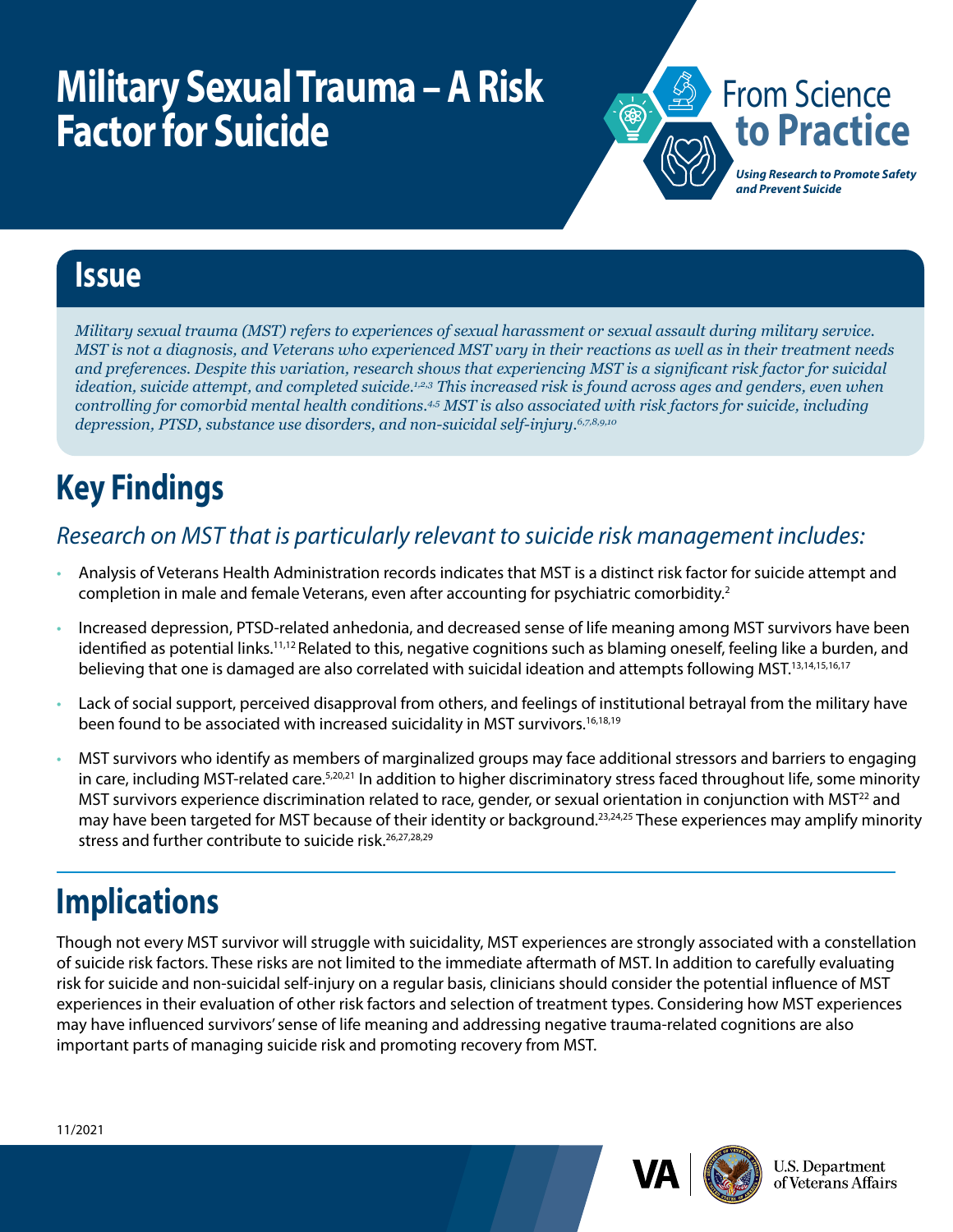## **Ways You Can Help**

- In assessment and treatment planning with Veterans, ask sensitive, open-ended questions about possible traumatic experiences, including sexual assault and harassment experienced within and outside of the military.30
- Use trauma-sensitive approaches in clinical practice (e.g., offer choices, explain rationale for questions and procedures, attend to the dynamics of the patientprovider relationship, foster a safe, non-judgmental environment).<sup>31</sup>
- Be attentive to potential barriers to care and invite input regarding treatment preferences. Individuals who have experienced MST may be reluctant to disclose it or seek care, including when experiencing suicidal ideation, due to shame, stigma or prior negative experiences.19
- Express interest in learning about the Veteran's background (e.g., race/ethnicity, sexual orientation, gender, disability, socio-economic status, spirituality) and ways in which these factors may influence suicide risk, MST experiences, health care experiences, and recovery.
- Assess for non-suicidal self-injury, depression, anhedonia, substance use, and other risk factors for suicide as frequently as clinically relevant, including among Veterans with few obvious risk factors.
- While MST can contribute to a variety of mental and physical health consequences, PTSD and depression are among the most common and when comorbid, may particularly contribute to suicide risk among MST survivors.<sup>32</sup> Seek out training and draw on evidence-based treatment to address these conditions. Example treatment guidelines are available at *[www.healthquality.va.gov/](https://www.healthquality.va.gov/guidelines/mh/) [guidelines/mh](https://www.healthquality.va.gov/guidelines/mh/)*.
- Be attentive to negative posttraumatic beliefs about self and others. Cognitive Processing Therapy (CPT) is a treatment well-positioned to reduce suicide cognitions among Veterans who have PTSD secondary to MST.<sup>33</sup> See *[www.ptsd.va.gov/professional/treat/txessentials/](http://www.ptsd.va.gov/professional/treat/txessentials/cpt_for_ptsd_pro.asp) cpt for ptsd pro.asp* for more information.
- Be aware of how MST may affect a Veteran's sense of purpose and connection. Strengthen reasons for living by helping the Veteran engage in values-consistent activities and identifying additional opportunities for social support.<sup>15,18</sup>

*Suicide risk in Veterans who experienced MST results from of a complex interaction of risk and protective factors at the individual, interpersonal, community, and societal levels. Understanding the many ways MST can impact a Veteran, even many years after the experience, and providing sensitive, healing care to address this impact can help prevent suicide.*

#### **References**

- Rosellini, A. J., A. E. Street, R. J. Ursano, et al. 2017. Sexual assault victimization and mental health treatment, suicide attempts, and career outcomes among women in the US Army. American Journal of Public Health 107, no. 5:732–39.
- 2 Kimerling, R., K. Makin-Byrd, S. Louzon, R. V. Ignacio, & J. F. McCarthy. 2016. Military sexual trauma and suicide mortality. American Journal of Preventive Medicine 50, no. 6:684–91.
- 3 Monteith, L. L., D. S. Menefee, J. E. Forster, J. L. Wanner, & N. H. Bahraini. 2015. Sexual trauma and combat during deployment: Associations with suicidal ideation among OEF/OIF/OND veterans. Journal of Traumatic Stress 28, no. :283–8.
- 4 Gibson, C. J., S. Maguen, D. Xia, D. E. Barnes, C. B. Peltz, & K. Yaffe. 2020. Military sexual trauma in older women veterans: Prevalence and comorbidities. Journal of General Internal Medicine 35, no. 1:207–13.
- 5 Gross, G. M., S. Ronzitti, J. L. Combellick, et al. 2020. Sex differences in military sexual trauma and severe self-directed violence. American Journal of Preventive Medicine 58, no. 5:675–682.
- 6 Seelig, A. D., A. C. Rivera, T. M. Powell, et al. 2017. Patterns of smoking and unhealthy alcohol use following sexual trauma among U.S. service members. Journal of Traumatic Stress 30, no. 5:502–11.
- 7 Gradus, J. L., A. E. Street, K. Kelly, & J. Stafford. 2008. Sexual harassment experiences and harmful alcohol use in a military sample: Differences in gender and the mediating role of depression. Journal of Studies on Al and Drugs 69, no. 3:348–51.
- 8 Holliday, R., N. B. Smith, & L. L Monteith. 2018. An initial investigation of nonsuicidal self-injury among male and female survivors of military sexual trauma. Psychiatry Research 268:335–9.
- 9 Goldberg, S. B., W. S. Livingston, R. K. Blais, et al. 2019. A positive screen for military sexual trauma is associated with greater risk for substance use disorders in women veterans. Psychology of Addictive Behaviors 3 5:477–83.
- 10 Bryan, C. & A. Bryan. 2014. Nonsuicidal self-injury among a sample of United States military personnel and veterans enrolled in college classes. Journal of Clinical Psychology 70, no. 9:874–85.
- 11 Blais, R. K. & C. Geiser. 2019. Depression and PTSD-related anhedonia mediate the association of military sexual trauma and suicidal ideation in female service members/veterans. Psychiatry Research 279:148–54.
- 12 Gross, G. M., H. Laws, C. L. Park, R. Hoff, & C. A. Hoffmire. 2019. Meaning in life following deployment sexual trauma: Prediction of posttraumatic stress symptoms, depressive symptoms, and suicidal ideation. Psychiatry Research 278:78–85.
- 13 Monteith, L. L., N. H Bahraini, & D. S. Menefee. 2017. Perceived burdensomeness, thwarted belongingness, and fearlessness about death: Associations with suicidal ideation among female veterans exposed to military sexual trauma. Journal of Clinical Psychology 73, no. 12:1655–69.